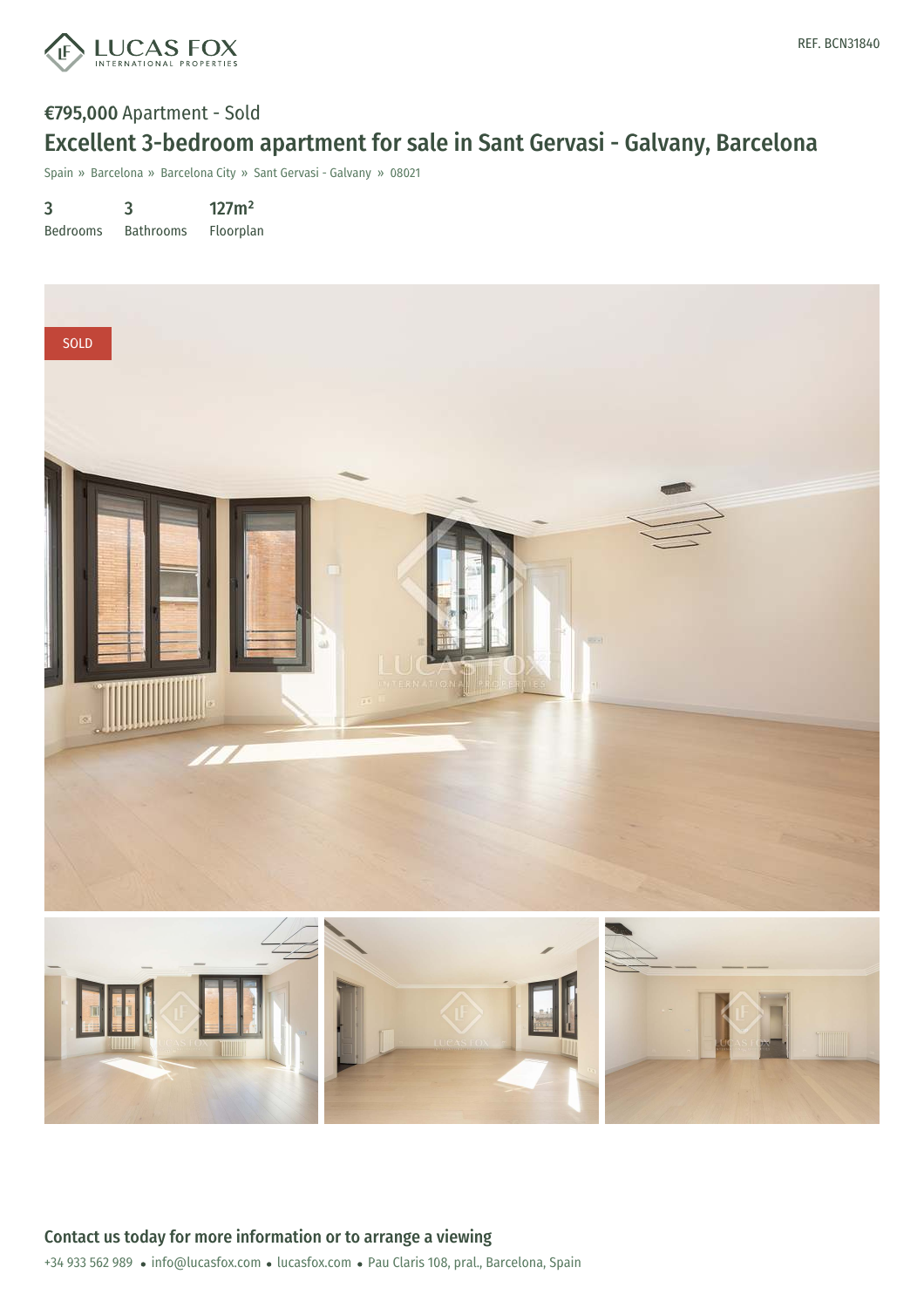

# €795,000 Apartment - Sold Excellent 3-bedroom apartment for sale in Sant Gervasi - Galvany, Barcelona

Spain » Barcelona » Barcelona City » Sant Gervasi - Galvany » 08021

3 Bedrooms 3 Bathrooms 127m²

Floorplan

#### OVERVIEW

### Fantastic apartment with 3 double bedrooms with a 40 m² living room for sale in a fully refurbished stately building located in a prestigious area of Barcelona.

Fantastic apartment for sale located in a privileged area of Sant Gervasi-Galvany, on a top floor of a building renovated in 2015, but which preserves its essence of a stately building, its charm and authenticity.

It has an area of 127 m<sup>2</sup>. Upon entering the home, we find two double bedrooms with a built-in wardrobe next to a complete bathroom with a shower and a guest toilet. This is followed by a large, fully equipped kitchen. Next to the kitchen there is an area enabled as a laundry room where the boiler is located.

The kitchen has direct access to a large, very bright living-dining room, with direct sun from mid-morning. Crossing the living room, you enter the master bedroom, which is on the corner and has a complete private bathroom with bathtub and builtin wardrobe.

The house is equipped with ducted air conditioning and individual gas heating, and has large double windows with motorized blinds that allow in a lot of natural light. It has a storage room in the basement of the same building.

The building has a concierge service, as well as a video surveillance system.

Contact us to arrange a visit.



[lucasfox.com/go/bcn31840](https://www.lucasfox.com/go/bcn31840)

Concierge service, Lift, Natural light, Period Building, Period features, Wooden flooring, Air conditioning, Domotic system, Double glazing, Equipped Kitchen, Exterior, Heating, Near international schools, Renovated, Storage room, Transport nearby, Utility room